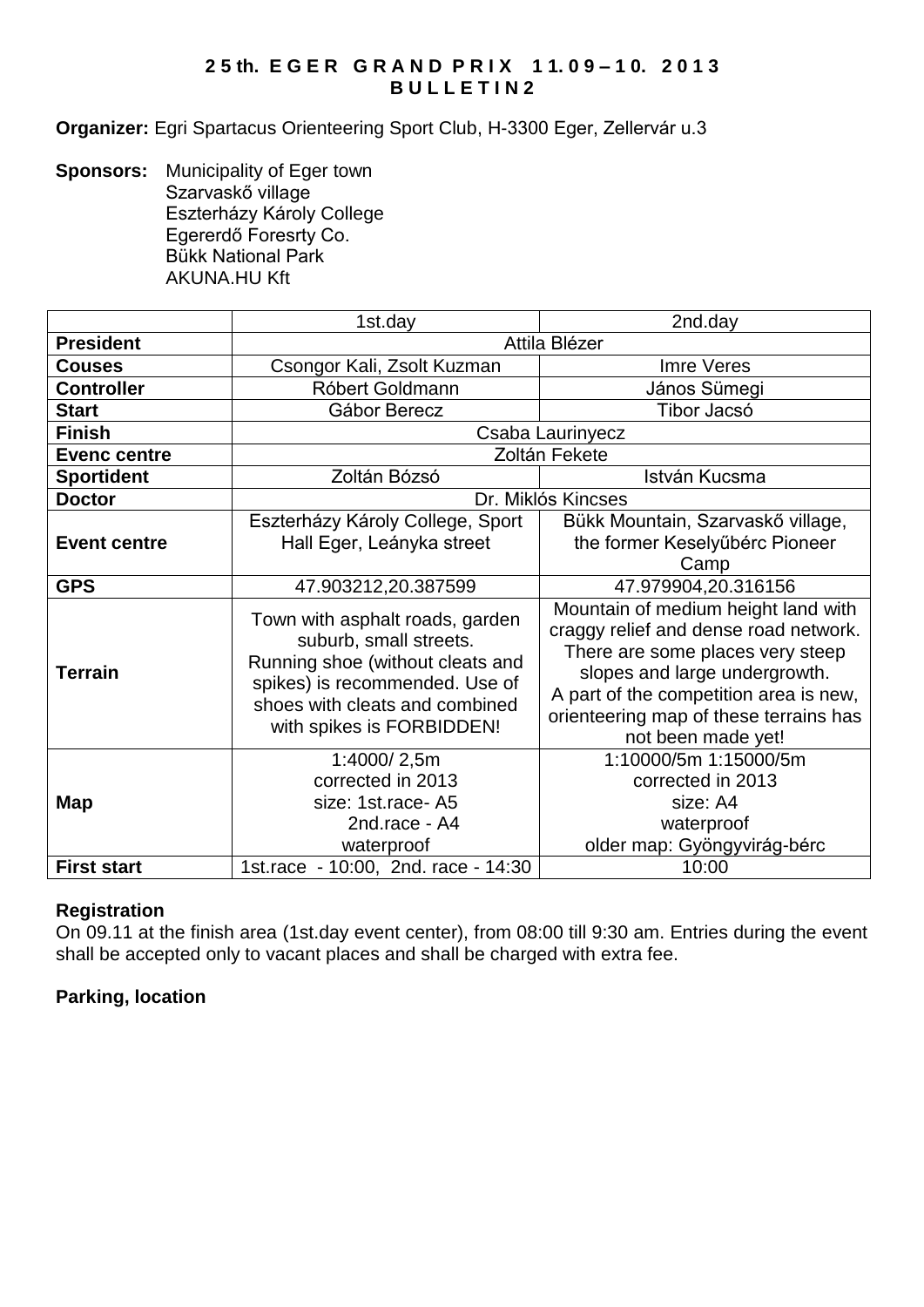

At the first day finish area there will not be any place for (club)tents! In the Sport Hall there are changing rooms, toilets, showers, which are available for the competitors.

Control descriptions will be printed on maps, beside the control number the control code will be indicated. Control descriptions will be available at the pre-start. At the pre-start we provide scissors and adhesive-tape. The maps must be left at the finish every day until the last start.

### **1st.race - important informations!**

In every categories int he BEGINNING OF THE RACE competitors are free to choose the order of visiting controls EXCEPT FOR CATEGORIES: W10D, W10DK, W12C, W14C, W15-18C, W21C, M10D, M10DK, M12C, M14C, M15-18C, M21C, Open beginner

### **Forbidden areas, roads:**

In Eger the area bordered by Eger Eszperantó promenade - Gólya street and Gárdonyi strret - Vécsey völgy street - Íj street - Joó János street - Eszterházy Károly College

#### **Startlists**

Complete startlist can be found in the event center, and the start places.

### **Results**

The daily and summary results can be viewed during the competition at the finish continously (15- 20 min). At the event centre and its environs there will be a free WIFI network to follow the results of the race. Further information at the event centre.

### **SPORTident**

The competition is organized with SPORTident electronic punching system.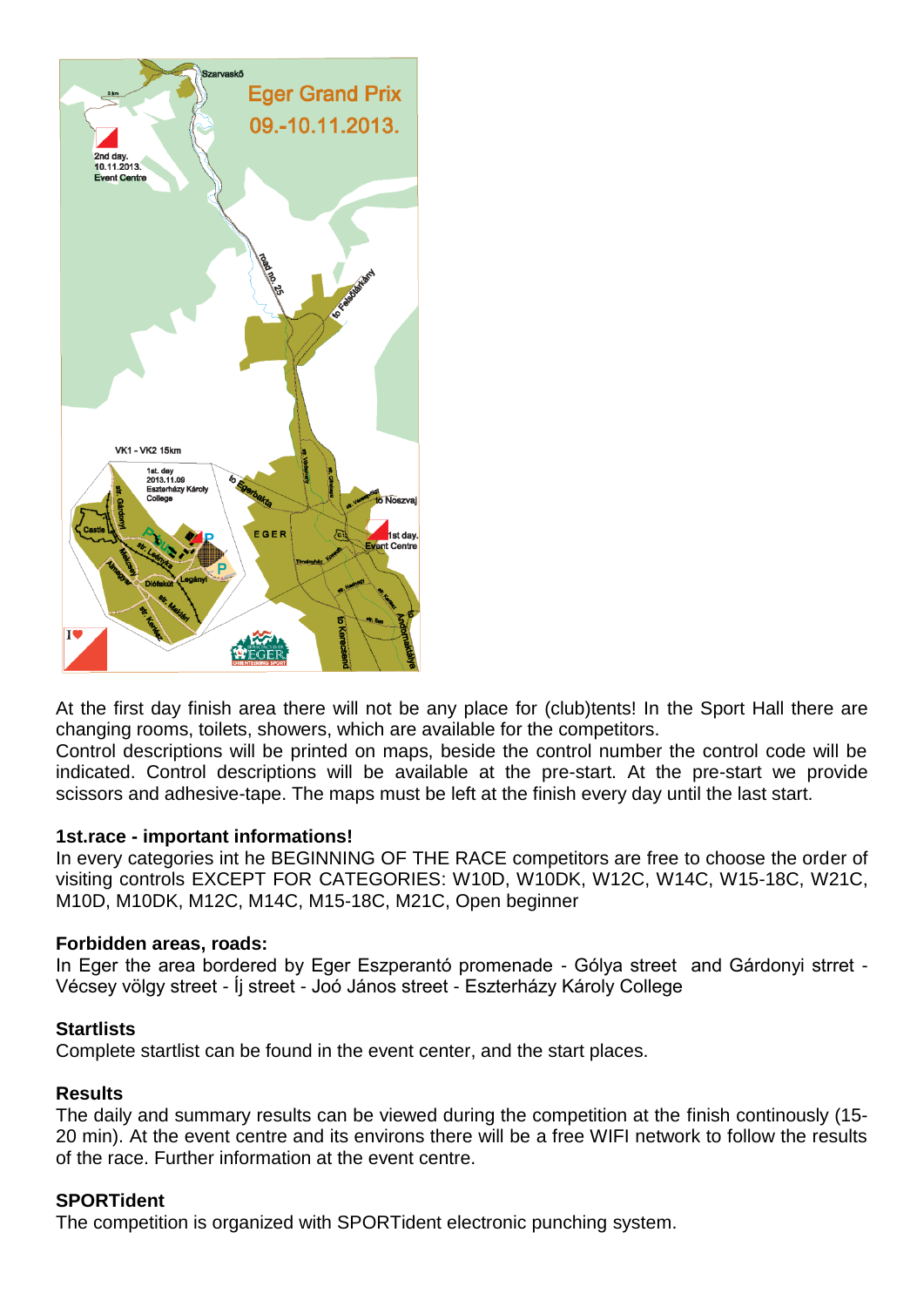In case of failure of the SI box, please use the traditional puncher and inform it at the finish.

## **Distances, marked routes**

|                  | 1st day am.    | 1st.day pm. | 2nd day          |
|------------------|----------------|-------------|------------------|
| Parking – Finish | 100-450 $\,$ m | 100-450 m   | $0 - 650$ m      |
| Finish - Start   | 1000 m/0m      | 600m/0m     | $1100 \text{ m}$ |

**Prizes:** The first three runners of each class will be awarded a medal based on the total result of the 3 competition races, but we no awarded the open categories. All the participants of the child competiton will get a prize/present.

### **Accomodations:**

Student hostel in Eger, Wigner Jenő Information Technology High School and College. Eger, Rákóczi F. street 2. [www.wignerkollegium.hu](http://www.wignerkollegium.hu/)

Gym with own gear in Felsőtárkáy, Primary School, Fő út 159 You can occupy your room from 17.00 on Saturday and must leave until 9.00 on Sunday.

### **Others**

- At the finish buffet is available, for the racers refreshments will be provided.
- For the children competition you can register at the finish and it is free of charge.
- Dr. Miklós Kincses is the doctor of the competition and he will be in the finish area on both days.
- All commercial activities at the finish are allowed only with the permission of the organizers.
- Every competitor are requested to punch at the finish. If You are lost, the finish can be reached through the following mobile phone number: +36 70 3170095.

# **Everyone starts at the competition at his/her own responsibility!**

# **We wish you a good competition!**